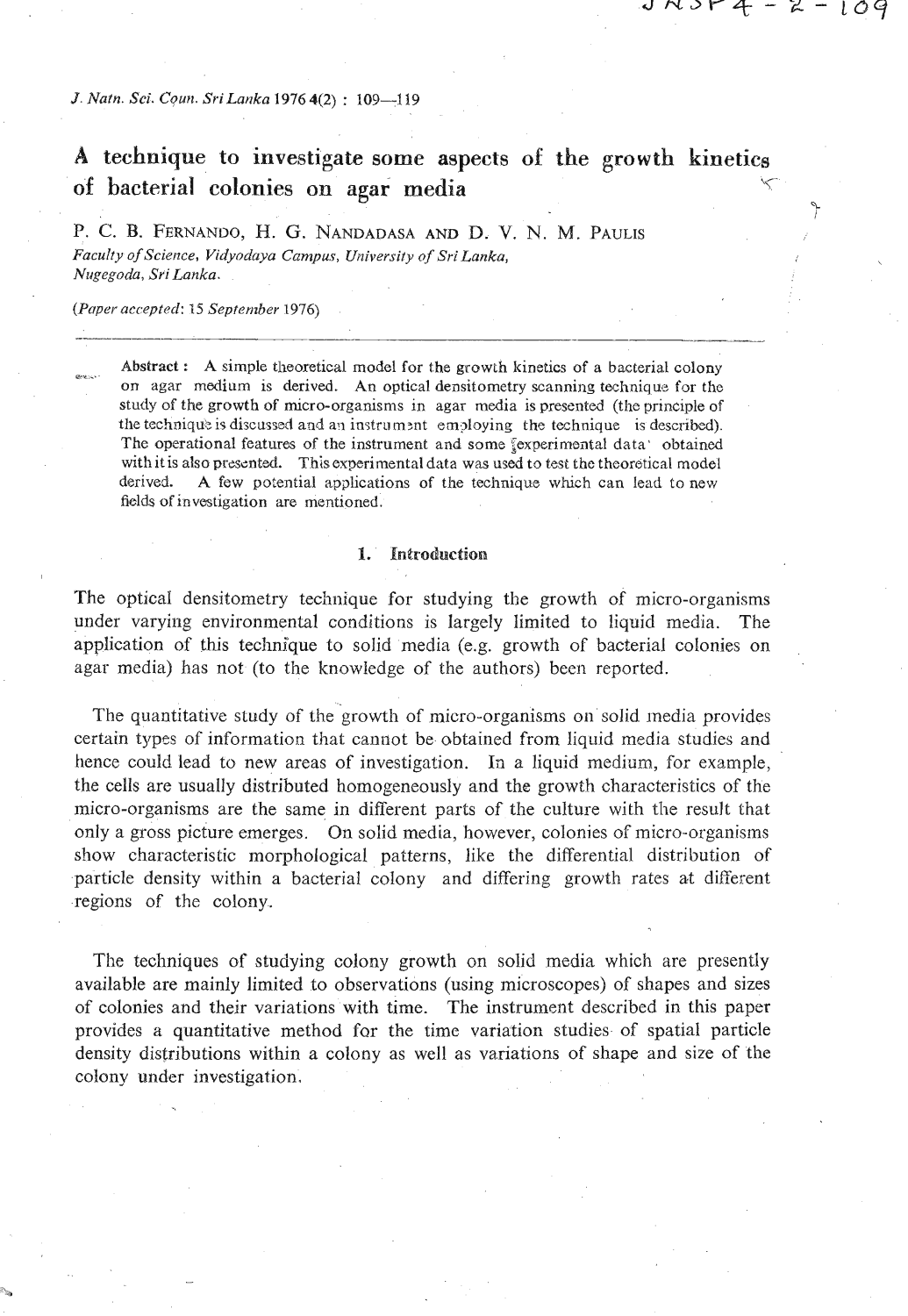110 **P. C.** *B. Fernando, H. G. Nadadasa,* **D. Ir.** *N. M. Paulis* 

## 2. **Principle of** the **techrafqwe**

The intensity of a light beam passing through a medium at a point where the particle density is N, is attenuated from  $I_0$  to I according to the well known law in optics :-<br>  $I = I_0 \exp(-\alpha N)$ ,  $\alpha =$  a constant (1)

The fractional light absorption  $F$  is given by

$$
F = \frac{I_0 - I}{I_0} = 1 - \exp(-\alpha N)
$$
 (2)

**Hence** 

$$
N = \frac{1}{\alpha} \ln \frac{1}{1 - F} \tag{3}
$$

Where  $N$  is the partical density at the region under investigation at time  $t$ .

If the probability of cell division per unit time is *P* ( *t* ) **and** the number of cells at time *t* is N and at time  $t + dt$  is  $N + dN$ ,

then 
$$
P(t) dt = \frac{dN}{N}
$$
 (4)

(since the division of a single cell increases the population by one, i.e. its own disappearance and two new cells forming). Due to the environmental resistance to growth (e.g : reduction of nutrients, etc.) the probability of cell division could be expected to decrease as the colony grows and hence the probability of cell division would be both a function of the spatial position within the colony and also of time. Let us *assume* the time dependance to have the form of exponential decay,

$$
P(t) = P(0)e^{-\lambda t}
$$
 (5)

Where  $\lambda$  is a constant depending on the nature of the bacteria, the medium and other environmental factors.

Eqns:  $(4)$  and  $(5)$  yield

$$
\int_{N}^{N} \int_{S} \frac{dN}{N} = P(O) \int_{Q}^{t} e^{-\lambda t} dt
$$

where **Ns** represents the saturation state of the population.

$$
\ln \frac{N}{N_a} = -\frac{P(0)}{\lambda} e^{-\lambda t}
$$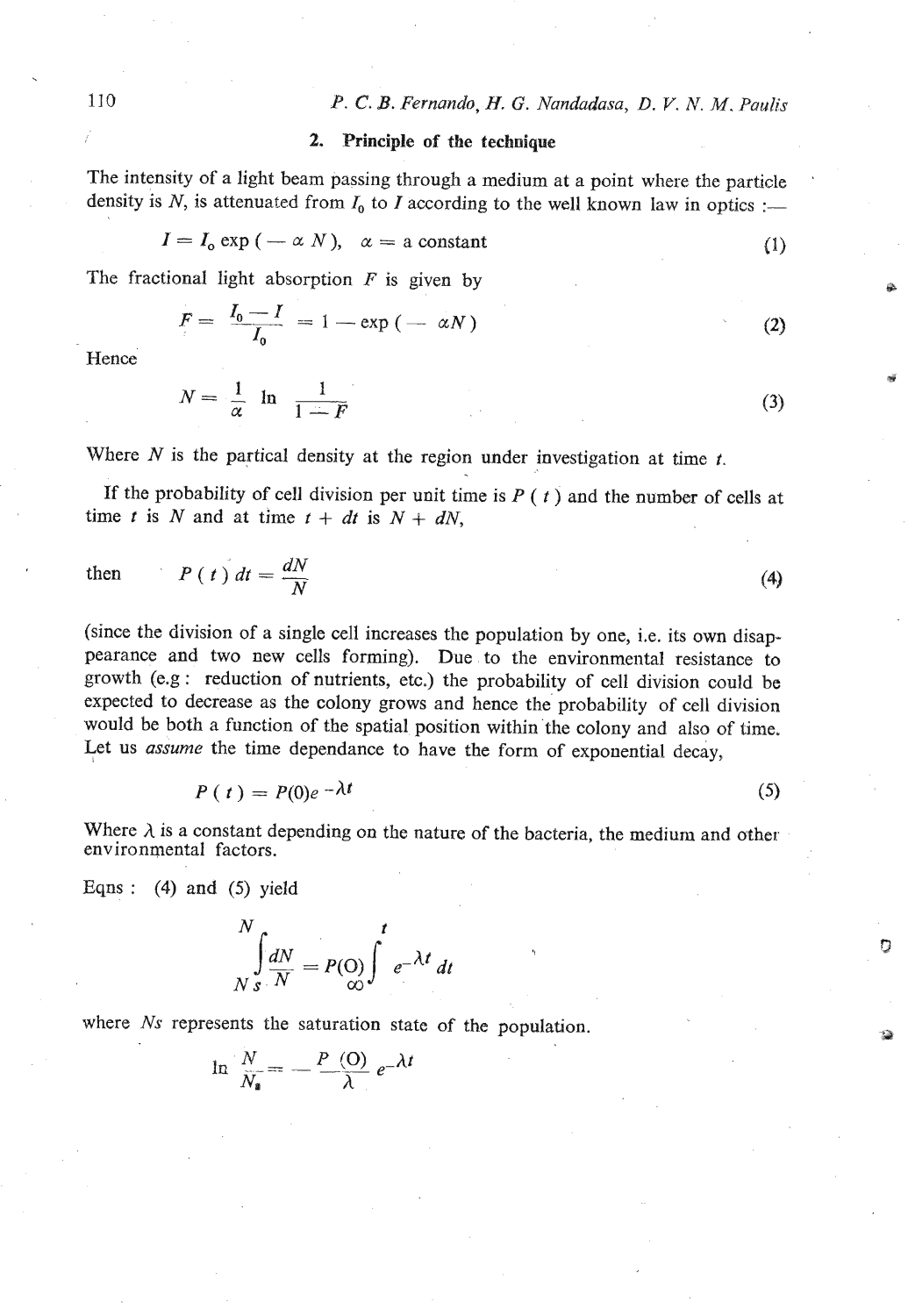*A technique to investigate some aspects of the growth kinetics......* 111<br>  $et N_8 - N = n$ 

$$
\ln \frac{N}{N_s} = \ln (1 - \frac{n}{N_s}) = -\left(\frac{n}{N_s}\right) - \frac{1}{2} \left(\frac{n}{N_s}\right)^2 - \frac{1}{3} \left(\frac{n}{N_s}\right)^3 \dots
$$

Since  $n$  is always less than  $N_s$  and as saturation is approached

$$
\frac{n}{N_s} < < 1 \text{ (as } t \to \infty, \quad N \to N_s \text{)}
$$
\n
$$
\text{In } \frac{N}{N_s} \cong -\frac{n}{N_s} = \frac{N - N_s}{N_s}
$$
\n
$$
\frac{N - N_s}{N_s} = -\frac{P(0)}{\lambda} e^{-\lambda t}
$$
\ni.e.  $N = N_s \text{ (1 - } \frac{P(0)}{\lambda} e^{-\lambda t})$ 

Equations (3) and (6) yield,

$$
\lambda t = \ln \left\{ \frac{\ln \frac{1}{1 - F_s}}{\ln \frac{1}{1 - F_s}} \right\}
$$
\nA plot of 
$$
\left\{ \frac{\ln \frac{1}{1 - F_s}}{\ln \frac{1}{1 - F_s}} \right\}
$$
 with respect to time *t* on semi-log

graph paper would yield a straight line whose slope with the  $t$  axis is  $\lambda$ .

The technique for measuring *F* for a bacterial colony growing on agar involved allowing a narrow beam of light (thickness of the beam  $\approx 1/10$  diameter of the **0** colony under investigation) to fall on a photodetector, after traversing through the point on the colony where the particle density was being estimated. When operating on the linear part of the photodetector characteristic, the photocurrent  $(i)$  is proportional to the light intensity (I)<br>and  $F = \frac{i_S - i}{2}$ 

**6F** 

Ż,

€

 $F = \frac{i_{\rm s} - i}{i_{\rm s}}$ 

 $4 - 15535$ 

(6)

 $(7)$ 

 $(8)$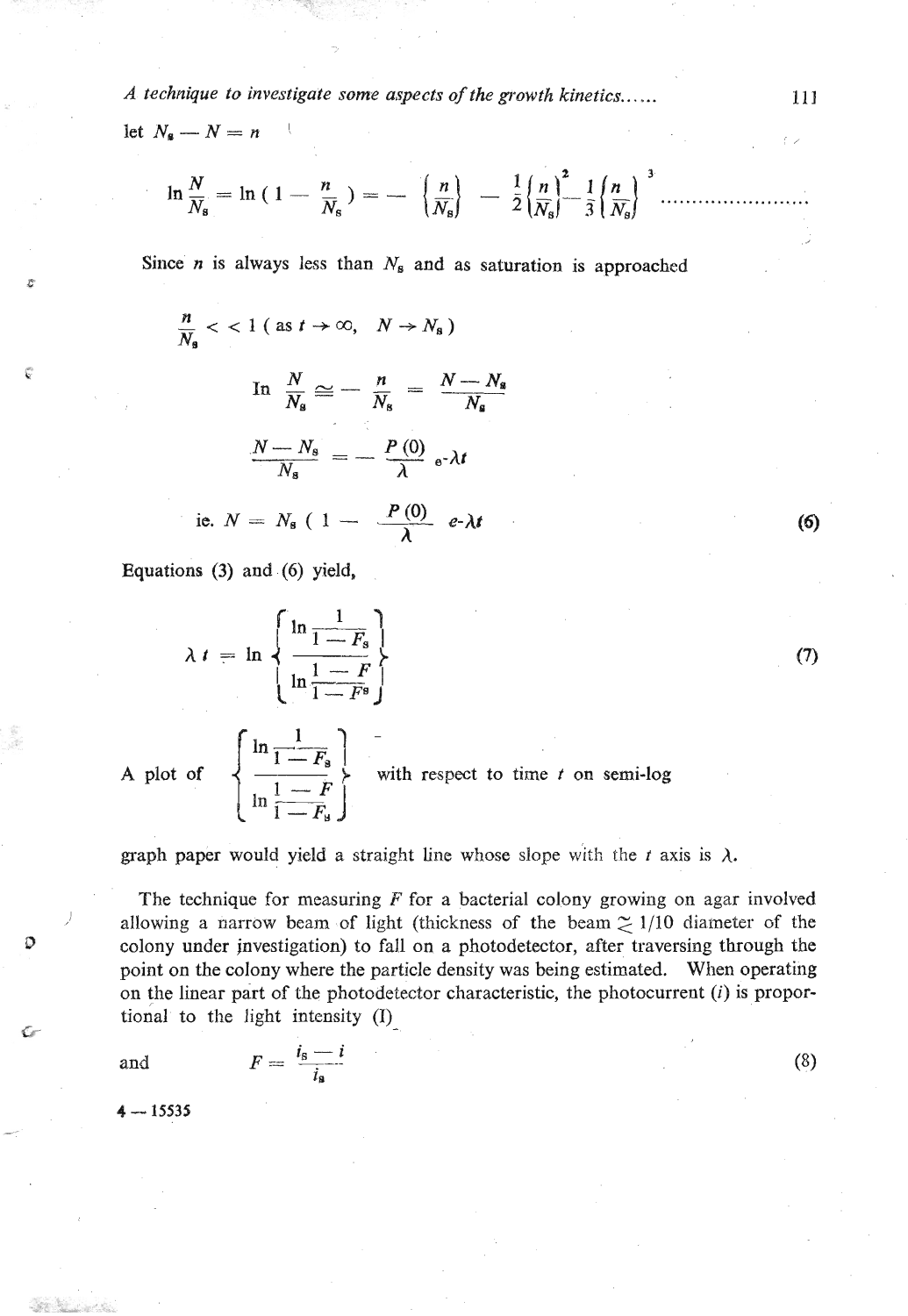In order to obtain the particle distribution within a colony, the colony was moved across so that the beam scanned along a diameter of the colony. The photodetector current was fed into a pen chart recorder which traced out the current corresponding to the spatial distribution of the particle density along the colony.

The study of the time variation of the spatial  $F$  distribution was achieved using an automatic periodic scanning device.

#### 3. Instrument

Fig. 1 shows the densitorneter cum automatic scanning system. **A** projection system is incorporated into the instrument so that the colonies that are being scanned could be traced out in two dimensions. **In** Fig. **2** details of the rotating disc and the glass cell for containing the culture medium are shown. Conventional petri-dishes were not used as their surfaces are not optically homogeneous.

Fig. **3** gives the electrical circuits for the illuminator and detector of thc instrument to be operated automatically and with the minimum consumption of recorder chart paper.

#### 4. **Procedure**

The glass cells to be used in the experiment were sterilised in an autoclave and sterile medium of 1.5% Oxide Nutrient Agar was poured into these cells to fill upto half their thickness. The medium was allowed to set and measured amounts from a very dilute suspension of *Escherichia coli* in phosphate buffer was inoculated with a micropipette onto a central spot on the surface of the medium.

The glass cell thus prepared was placed over an aperture on the rotating disc (Fig. 2) so that the light beam passed through the inoculation point. The surface the medium on which the bacterial suspension was inoculated faced downwards. This was a precaution against water vapour condensing on the lid of the glass cell.

The width of the light beam **was** adjusted to a fraction of a rnillimetcr. **The**  scanner was made to operate continuously for 48 hours. This represented a scan per each of the eight cells once every hour. At the end of this period, scanning was done for two hours every 12 hours for about two weeks, using an automatic switching device. A calibration spot on one of the glass cells (which did not change with time) was used for monitoring the constancy of the overall densitometer sensitivity.

### **5. Results**

Some samples of chart recorder tracings made in the process of scanning the colony during the growth is shown in Fig. 4. Fig. 5 shows the time variation of the particle density at the centre of the colony and the diameter of the colony. Fig. *6* shows the plot as indicated in equation (8). For the particular example considered  $\lambda = 0.17$  $day^{-1}$ .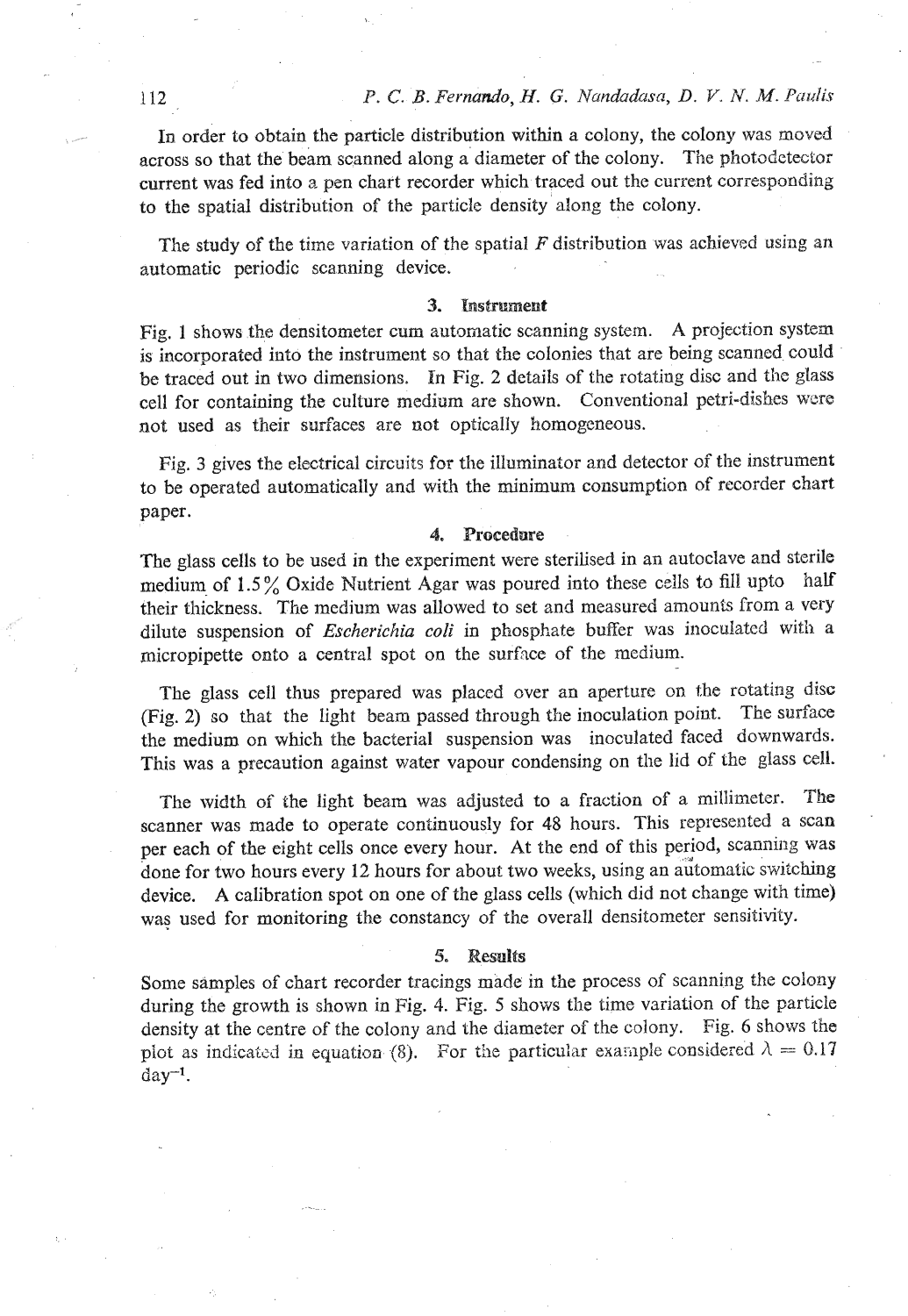A technique to investigate some aspects of the growth kinetics......

Ŷ.

ű

 $\mathbb Q$ 

 $\mathbb{C}^2$ 



**Fig.1** - **Densitometer, scanning and projection system** 

113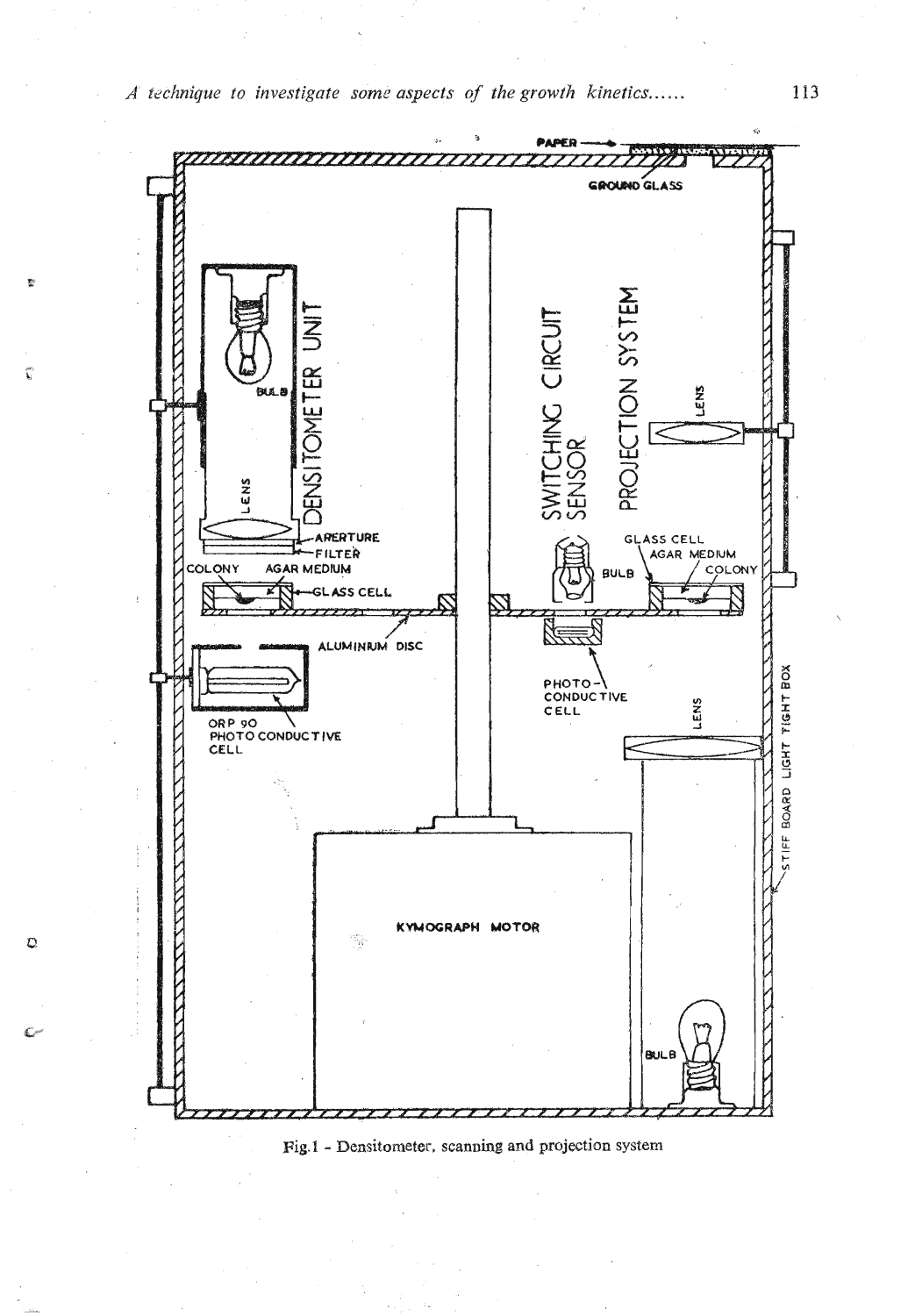

**Fig. 2** - **The** scanner, **lotaking disc** and **a** glass **cell**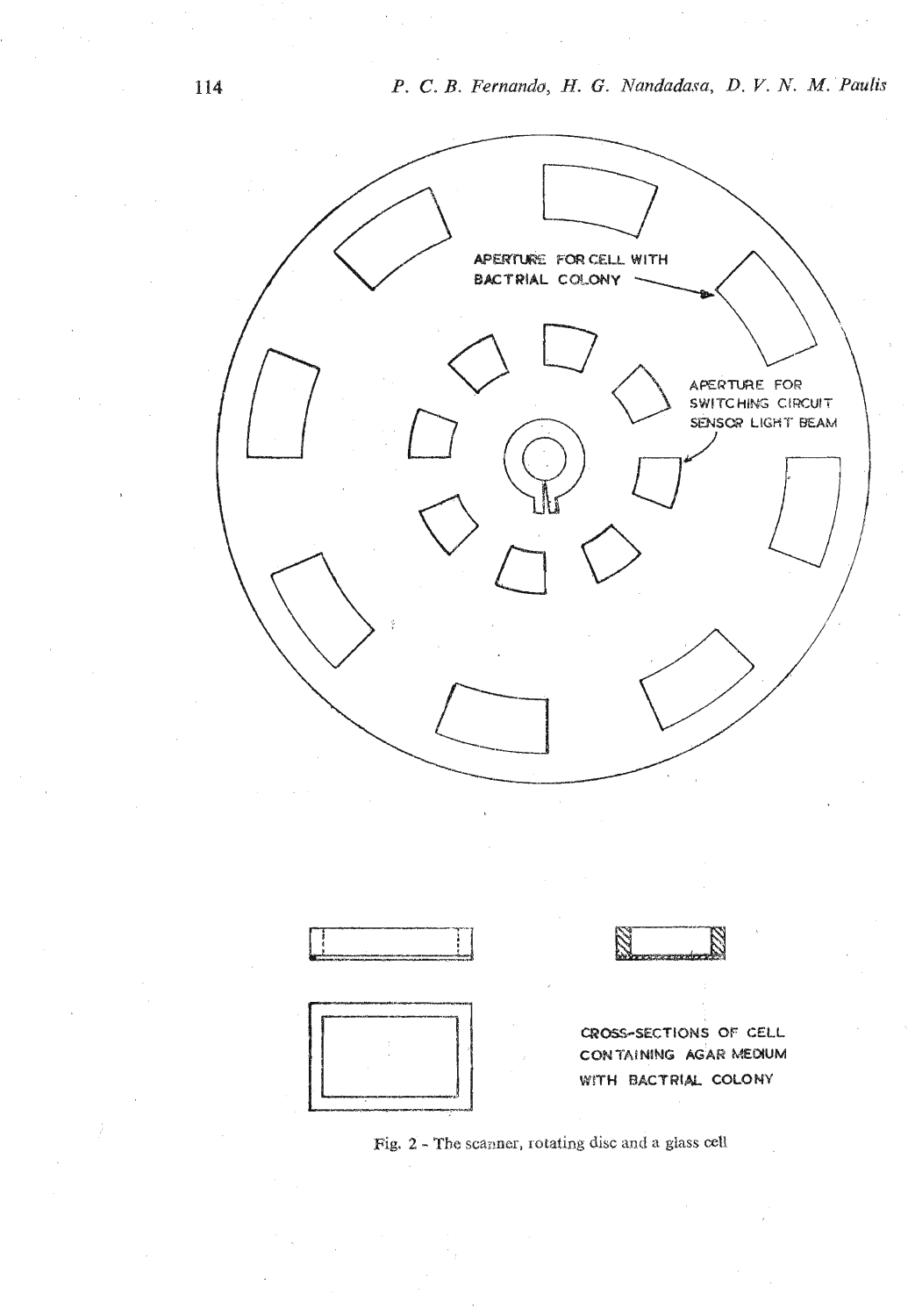

C

115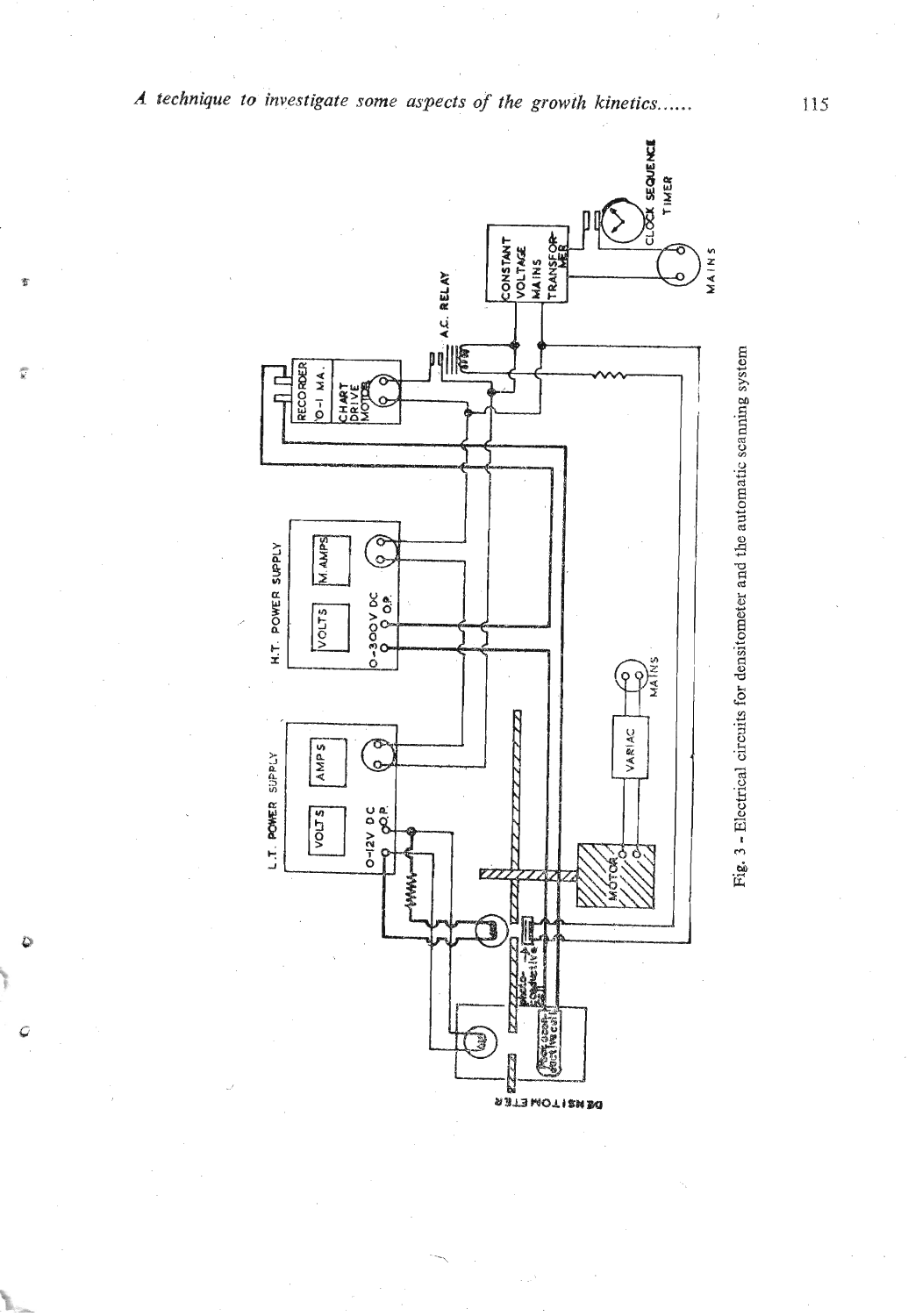

Fig. 4 - Pen chart recorder tracings on scanning Note: Chart recorder pen introduces a curvature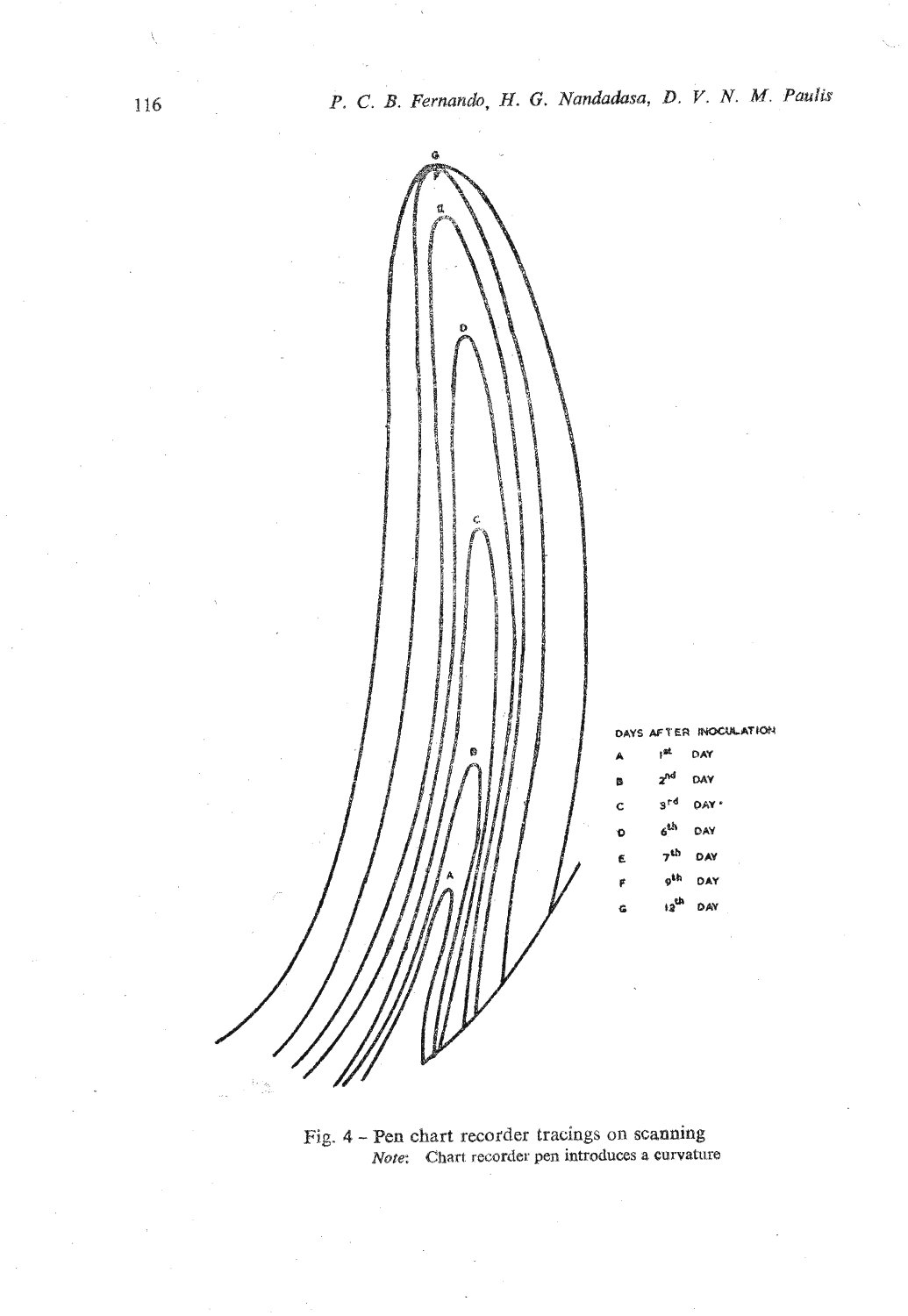

117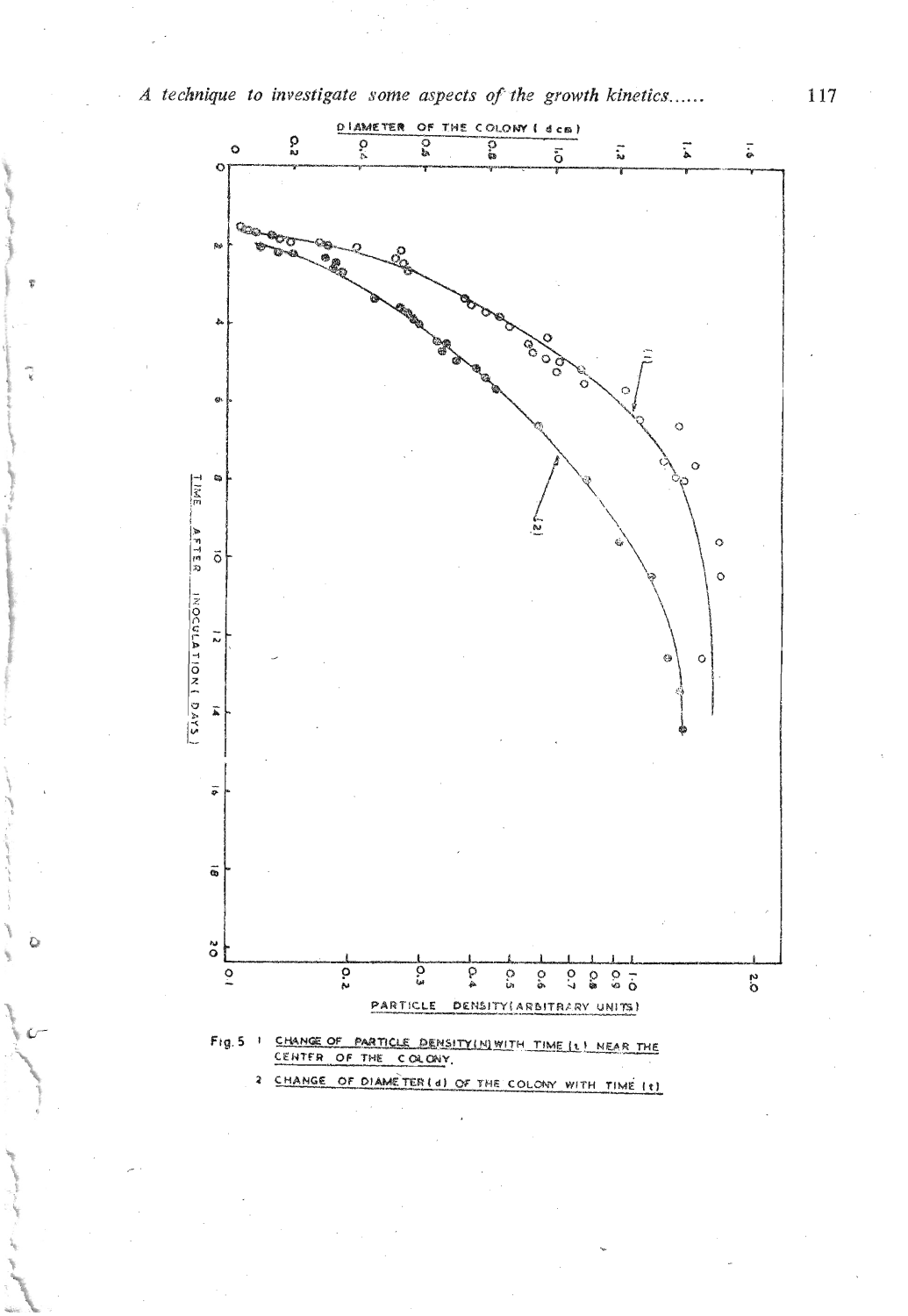